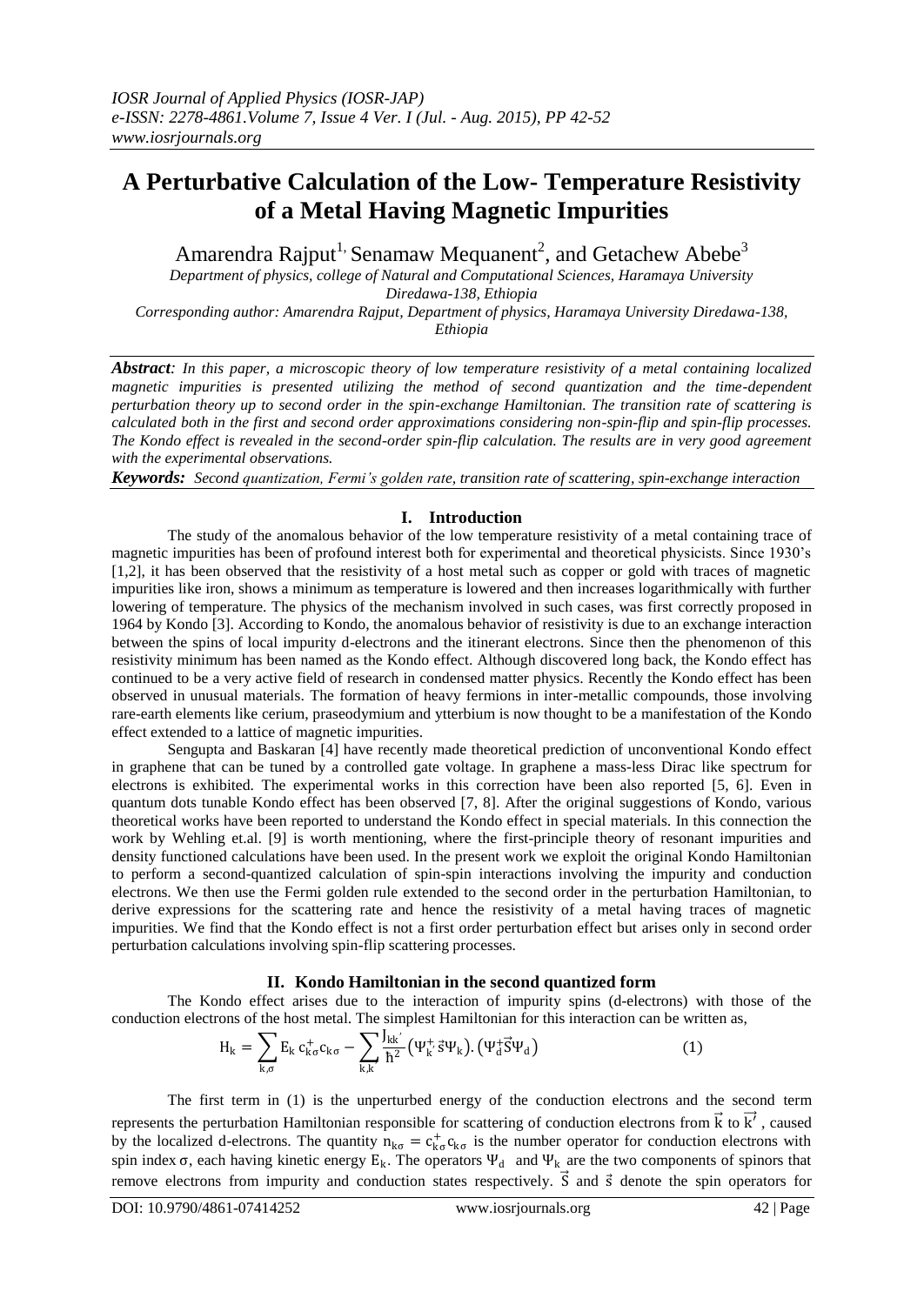impurity and conduction electrons respectively. The interaction  $J_{kk'}$  has the unit of energy and is the analogue of the famous Heisenberg spin-exchange interaction.

As is known, the Kondo effect is due to anti-ferromagnetic interaction and hence  $J_{kk'}$  < 0. To rewrite (1) in a more convenient form, we shall introduce the relevant creation and annihilation operators for electrons which are fermions.

The two component spinors in (1) will be written as,

$$
\Psi_{k} = \begin{pmatrix} c_{k1} \\ c_{k1} \end{pmatrix} \quad ; \quad \Psi_{d} = \begin{pmatrix} c_{d1} \\ c_{d1} \end{pmatrix} \tag{2}
$$

The non-vanishing anti-commutation relations for the creation and annihilation operators corresponding to conduction and impurity electrons follow from,

> $[c_{k' \sigma'} , c_{k\sigma}^{+}]_{+} = \delta_{kk'} \delta_{\sigma\sigma'}$  $[c_{d\sigma'}^{\dagger}, c_{d\sigma}^{\dagger}]_{+} = \delta_{\sigma\sigma'}$  (3)

We shall employ the spin-raising operators  $(s_+$  and  $S_+)$  and the spin-lowering operators  $(s_-$  and  $S_-)$  which increases or decreases the z-component of electron spins. These are given by,

$$
\begin{aligned}\n\hbar \sigma_+ &= s_x + i s_y = s_+; & \hbar \Sigma_+ &= S_x + i S_y = S_+ \\
\hbar \sigma_- &= s_x - i s_y = s_- & ; & \hbar \Sigma_- &= S_x - i S_y = S_- \\
\end{aligned} \tag{4}
$$

where  $\sigma$  and  $\Sigma$  denote the corresponding Pauli spin matrices. Now, we have

$$
\vec{s}.\vec{S} = s_x S_x + s_y S_y + s_z S_z \tag{5}
$$

Using  $(4)$ , we can rewrite  $(5)$  as,

$$
\vec{s}.\vec{S} = s_z S_z + \frac{1}{2}(s_- S_+ + s_+ S_-)
$$
 (6)

It will be convenient to write (6) in terms of the Pauli spin operators of the conduction electrons. Thus,

$$
\vec{s}.\vec{S} = \frac{\hbar}{2}\sigma_z.S_z + \frac{\hbar}{2}(\sigma_-S_+ + S_-\sigma_+) \tag{7}
$$

where (4) has been used.

To make calculations easier, we now find a simplified expression for the coupling constant  $J_{kk'}$  for the spin-spin interaction. In the position space, the exchange interaction is a short-range point-like interaction. Hence, this can be represented by a Dirac delta-function. Thus,

$$
J(\vec{r} - \vec{r}) = J_0 \delta(\vec{r} - \vec{r})
$$
\n(8)

where  $J_0$  is a negative constant.

In that case,  $J_{kk'}$  is the Fourier transform of (8). Using the integral representations of the Dirac delta-function,

$$
\delta\left(\vec{r} - \vec{r}\right) = \frac{1}{(2\pi)^3} \int e^{i\vec{k}\cdot\left(\vec{r} - \vec{r}\right)} d
$$
 (9)

And the Fourier transform integral,

$$
f(\vec{r}) = \frac{1}{(2\pi)^{3/2}} \int g(\vec{k}) e^{i\vec{k}.\vec{r}} d\vec{k}
$$
 (10)

We easily find that

$$
J_{kk'} = \text{Fourier transform of } J(\vec{r} - \vec{r'})
$$

$$
= \frac{J_0}{(2\pi)^{3/2}}
$$
(11)

For convenience, the constant  $(2\pi)^{3/2}$  can be replaced by the constant volume V. Thus

$$
J_{kk'} = \frac{J_0}{V}
$$
 (12)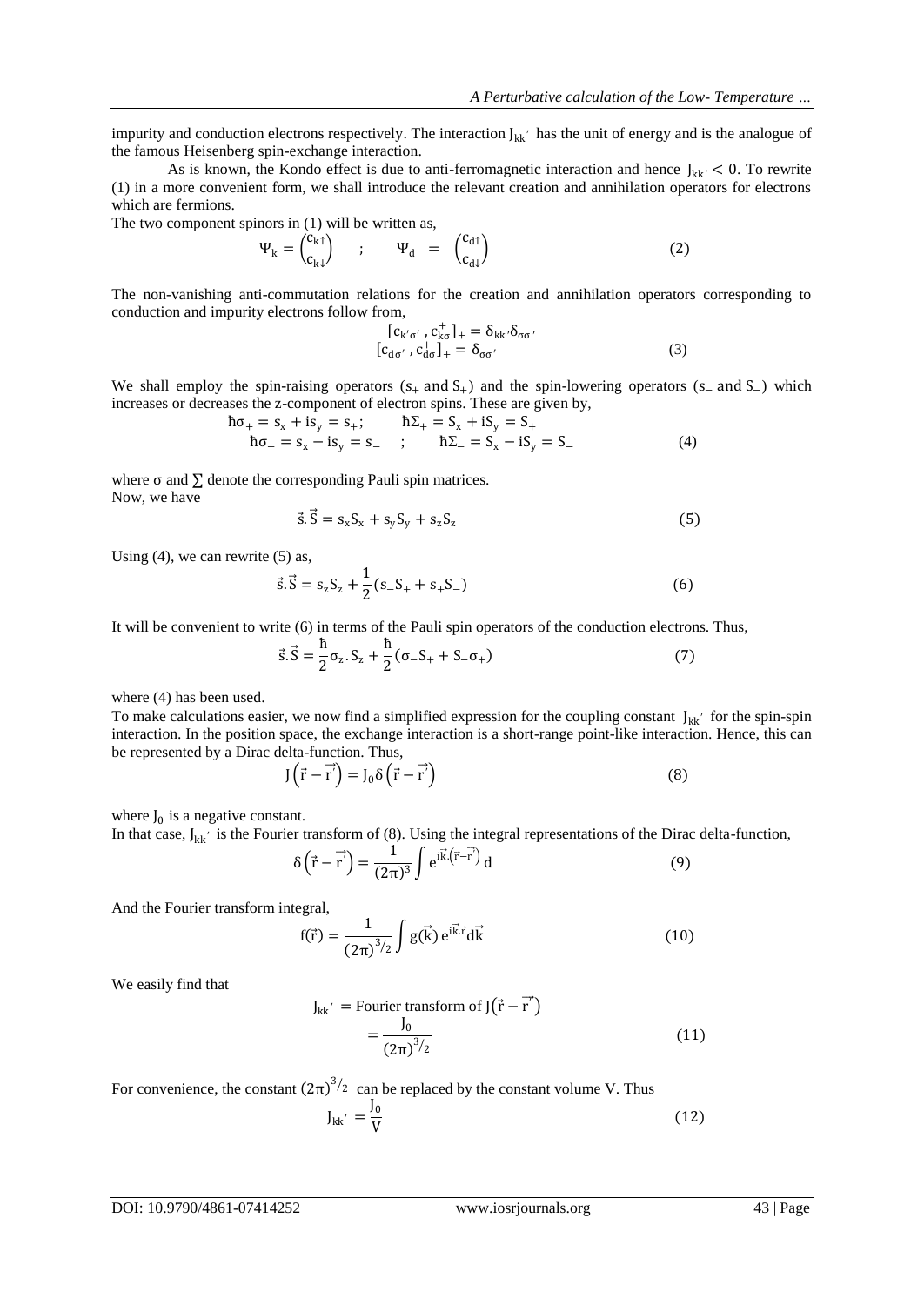Substituting (7) and (12) in the perturbation part of the Hamiltonian given in (1), we have

$$
H_{\text{exch}} = -\left(\frac{J_0}{2\hbar V}\right) \sum_{k,k'} \left[ \left(\Psi_{k'}^{+} \sigma_z \Psi_k\right) S_z + \left(\Psi_{k'}^{+} \sigma_- \Psi_k\right) S_+ + S_-\left(\Psi_{k'}^{+} \sigma_+ \Psi_k\right) \right] \tag{13}
$$

Equ.(13) can be further simplified by expressing it in terms of the creation and annihilation operators of the conduction electron. Using the matrices for the Pauli operator we have from (4),

$$
\sigma_{+} = \begin{pmatrix} 0 & 1 \\ 0 & 0 \end{pmatrix} \qquad ; \qquad \sigma_{-} = \begin{pmatrix} 0 & 0 \\ 1 & 0 \end{pmatrix} \tag{14}
$$

In that case, we obtain,

$$
\Psi_{k}^{+}\sigma_{z}\Psi_{k} = (c_{k'1}^{+}c_{k'1}^{+})(\begin{matrix} 1 & 0 \\ 0 & -1 \end{matrix})(\begin{matrix} c_{k1}^{+} \\ c_{k1}^{+} \end{matrix})
$$

$$
= c_{k'1}^{+}c_{k1}^{+} - c_{k'1}^{+}c_{k1}
$$
(15)

$$
\Psi_{k}^{+}, \sigma_{+}\Psi_{k} = (c_{k}^{+}, c_{k}^{+}) \begin{pmatrix} 0 & 1 \\ 0 & 0 \end{pmatrix} \begin{pmatrix} c_{k} \uparrow \\ c_{k} \downarrow \end{pmatrix}
$$

$$
= c_{k}^{+}, c_{k} \downarrow \qquad (16)
$$

and

$$
\begin{aligned} \left(\Psi_{k}^{+}\sigma_{-}\Psi_{k}\right) &= \left(c_{k'1}^{+}c_{k'1}^{+}\right)\begin{pmatrix} 0 & 0\\ 1 & 0 \end{pmatrix}\begin{pmatrix} c_{k1} \\ c_{k1} \end{pmatrix} \\ &= c_{k'1}^{+}c_{k1} \end{aligned} \tag{17}
$$

Substituting  $(15)$ ,  $(16)$ , and  $(17)$  in  $(13)$ , we then have

$$
H_{\text{exch}} = -\left(\frac{J_0}{2\hbar V}\right) \sum_{k,k'} \left[ \left(c_{k'\uparrow}^+ c_{k\uparrow} - c_{k'\downarrow}^+ c_{k\downarrow} \right) S_z + S_+ c_{k'\downarrow}^+ c_{k\uparrow} + S_- c_{k'\uparrow}^+ c_{k\downarrow} \right] \tag{18}
$$

#### **III. Calculation Of Rate Of Scattering**

Our object is to calculate the resistivity arising due to the perturbation Hamiltonian given by (18), when a conduction electron in a given state  $\vec{k}$  gets scattered by a localized impurity d-electron into any of the final state  $\vec{k'}$ . We shall separately consider both non-spin-flip and spin-flip scattering processes. The transition rate of scattering due to first order and second order perturbation, is given by the famous Fermi's golden rule [10],

$$
W_{k \to k'} = \left(\frac{2\pi}{\hbar}\right) \sum_{k'} \delta(E_k - E_{k'}) \left| T_{k'k} + \sum_{q \neq k} \frac{T_{k'q} T_{qk}}{E_k - E_q} \right|^2 \tag{19}
$$

Where,

$$
T_{k'k} = \langle \vec{k'}; spin | H_{exch} | \vec{k}; spin \rangle
$$
\n(20)

is the relevant matrix element.

In (20), spin refers to impurity spin. The quantity  $\sum_{k'} \delta(E_k - E_{k'})$  in (19), represents the sum over the final group of states  $\vec{k'}$ . Using the well-known equivalence,

$$
\sum_{k'} = \int \frac{(4\pi k'^2 dk')V}{(2\pi\hbar)^3}
$$
 (21)

We have,

$$
\sum_{k'} \delta(E_k - E_{k'}) = \frac{4\pi V}{(2\pi\hbar)^3} \int_{-\infty}^{+\infty} k'^2 dk' \delta(E - E')
$$
  
or 
$$
\sum_{k'} \delta(E_k - E_{k'}) = \frac{V}{2\pi^2\hbar^3} \int m\sqrt{2m} E^{1/2} \delta(E - E') dE'
$$

$$
= \frac{Vm}{2\pi^2\hbar^3} \sqrt{2m} E^{1/2}
$$
(22)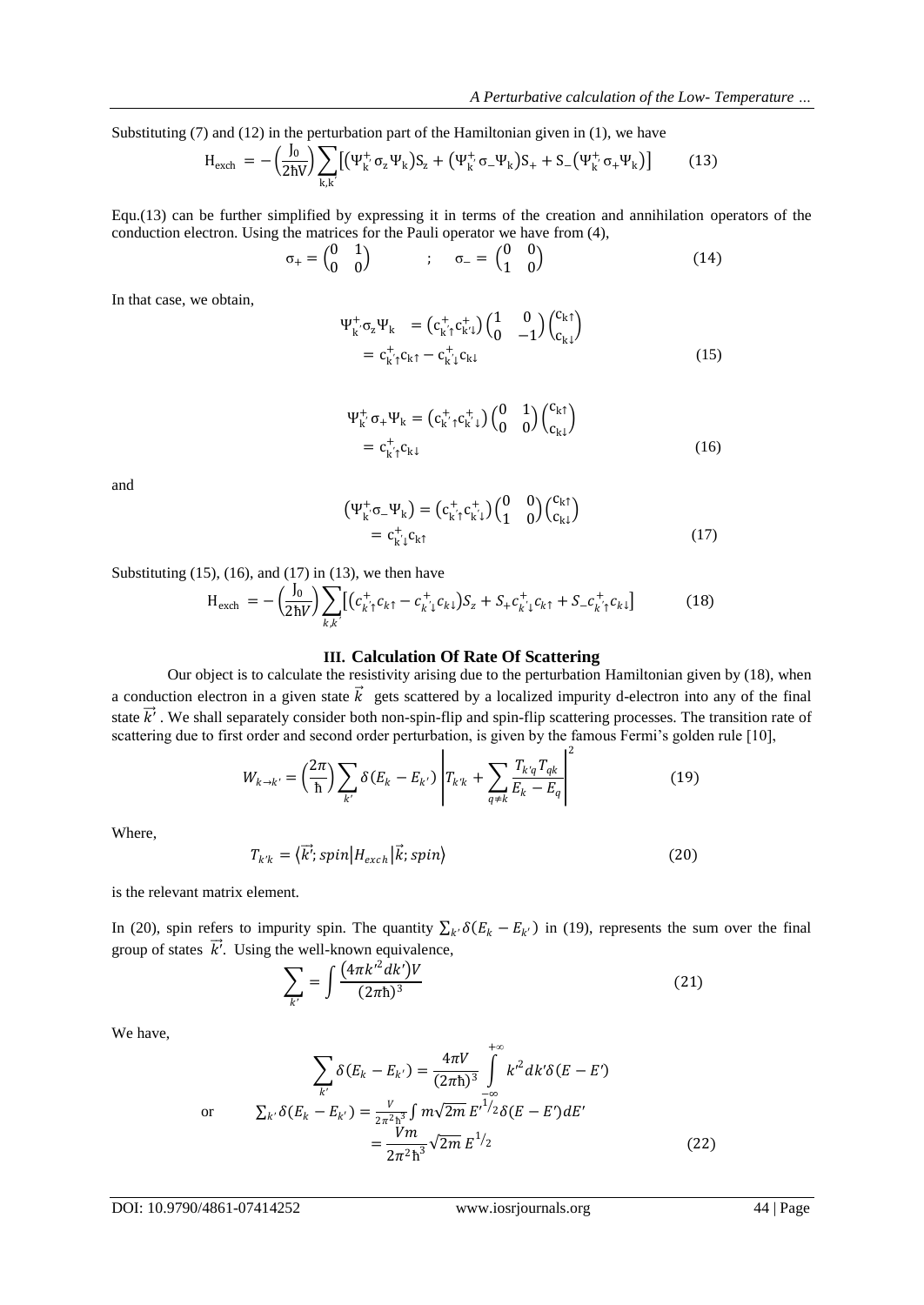Since, we are interested in states near the Fermi surface, we can write

$$
E = E_F = \frac{K_F^2}{2m}
$$

so that (22) reduces to

$$
\sum_{k'} \delta(E_k - E_{k'}) = \left(\frac{mK_F}{2\pi^2\hbar^3}\right)V
$$
\n(23)

Since (23) represents the total number of single-spin electron states, hence

$$
\left(\frac{1}{V}\sum_{k'}\delta(E_k - E_{k'})\right) = \left(\frac{mK_F}{2\pi^2\hbar^3}\right) = N(0)
$$
\n(24)

gives the density of such states. Thus, we can write

$$
\sum_{k'} \delta(E_k - E_{k'}) = N(0)V \tag{25}
$$

Using  $(25)$  in  $(19)$ , we have,

$$
W_{k \to k'} = \left(\frac{2\pi N(0)V}{\hbar}\right) \left|T_{K'K}^{(1)} + T_{K'K}^{(2)}\right|^2 \tag{26}
$$

Where  $T_{K'K}^{(1)} =$  first-order matrix element  $T_{K'K}^{(2)}$  = Second-order matrix element. Such that

$$
T_{k'k} = \langle \vec{k'}; spin | H_{exch} | \vec{k}; spin \rangle
$$
 (27)

where 'spin' refers to impurity spin and  $H_{exch}$  is given by (18).

#### **(A) First Order Scattering Processes**

To determine the rate of scattering of a conduction electron by the impurity electrons in the first order approximation, we have to calculate the transition amplitude  $T_{K'K}^{(1)}$  appearing in (26).

The relevant diagrams for the two possible processes corresponding to the non-spin-flip and the spin-flip of the conduction electron are shown in Fig1.



For the non-spin flip process shown in Fig.1a, only the first term in (18) will contribute. We write the composite state vector of the conduction and the impurity electrons as  $|k(\sigma_z); S, m_s\rangle = |k(\sigma_z)\rangle |S, m_s\rangle$  $\rangle$  (28) In (28), S is the total spin of the impurity electron and  $(\hbar m_s)$  is the eigen value of  $S_z$ . Using (28) and (18) in (27), we then get,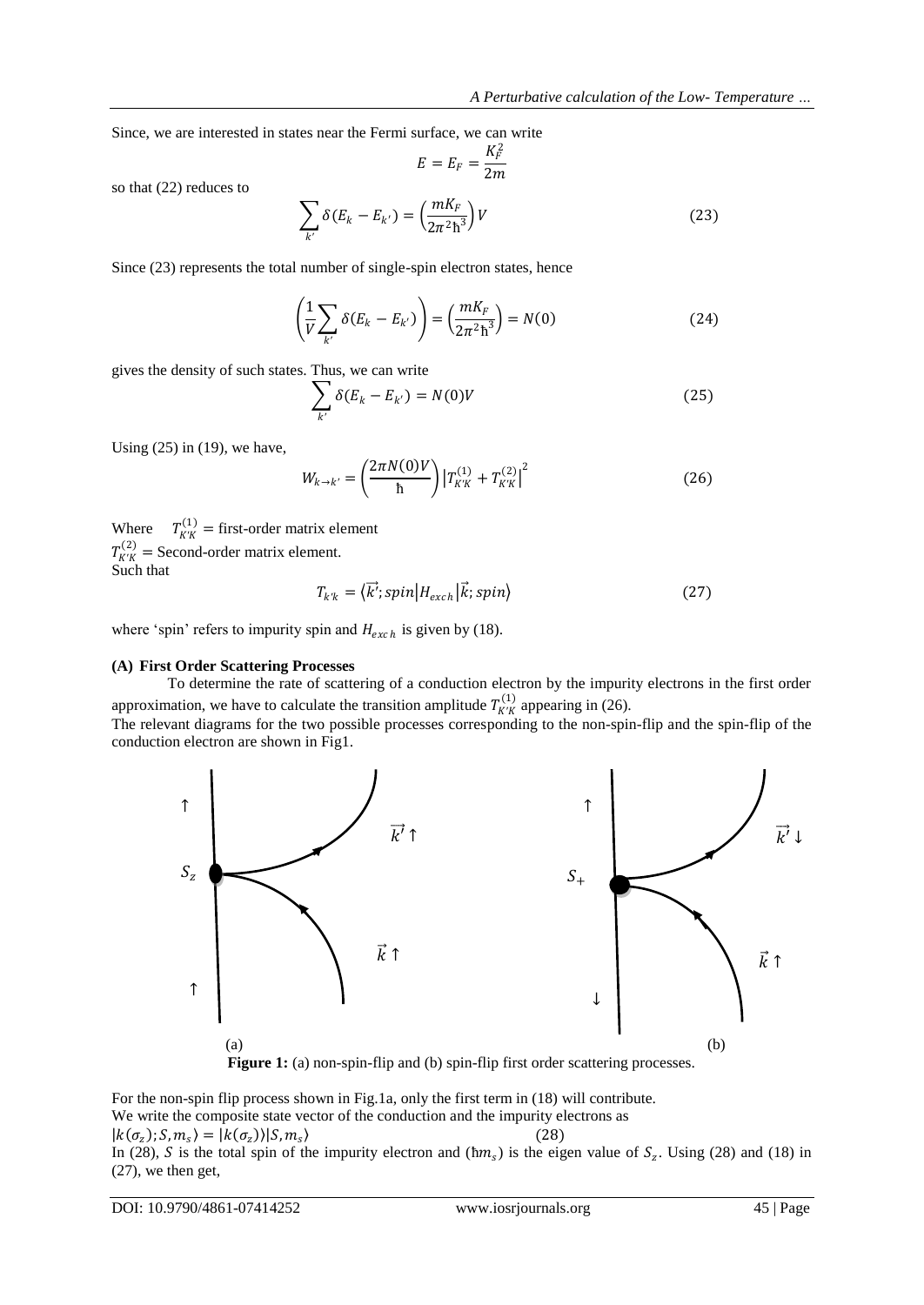$$
T_{K'K}^{(1)} = \left(-\frac{J_0}{2\hbar V}\right) \langle k'_{\uparrow} | c_{k'_{\uparrow}}^{\dagger} c_{k\uparrow} | k_{\uparrow} \rangle \langle S, m_{s} | S_{z} | S, m_{s} \rangle \tag{29}
$$

Since,

$$
\langle k'_{\uparrow} | c^+_{k' \uparrow} c_{k \uparrow} | k_{\uparrow} \rangle = \langle k'_{\uparrow} | k'_{\uparrow} \rangle = 1
$$

and

$$
\langle S, m_s | S_z | S, m_s \rangle = \hbar m_s \langle S, m_s | S, m_s \rangle = \hbar m_s \tag{30}
$$

we can reduce (29) to,

$$
T_{K'K}^{(1)} = -\left(\frac{J_0}{2V}\right)m_s\tag{31}
$$

Substituting (31) in (26), we have for the first-order scattering,

$$
W_{k\to k'}^{(1)}(non-flip) = \left(\frac{\pi}{2\hbar V}\right) N(0) J_0^2 m_s^2
$$
 (32)

Next, we consider the spin-flip process shown in Fig.1b. As the spin of the conduction electron flips, the spin of the impurity changes as,  $m_s \rightarrow m_s + 1$ . Taking into account the second term in (18), we can write,

$$
T_{k\uparrow \to k'\downarrow}^{(1)} = \left(-\frac{J_0}{2\hbar V}\right) \langle k'\downarrow |c_{k'\downarrow}^{\dagger} c_{k\uparrow}|k_{\uparrow} \rangle \langle S, m_s + 1|S_{+}|S, m_s \rangle \tag{33}
$$

Using the well-known result [11],

$$
\langle j', m'|J_{\pm}|j, m \rangle = \hbar [j(j+1) - m(m \pm 1)]^{1/2} \delta_{jj'} \delta_{m', m \pm 1}
$$
 (34)

We have

$$
\langle S, m_s + 1 | S_+ | S, m_s \rangle = h \sqrt{S(S+1) - m_s(m_s + 1)} \tag{35}
$$

Also

$$
\langle k' \downarrow | c_{k' \downarrow}^{\dagger} c_{k \uparrow} | k_{\uparrow} \rangle = \langle k' \downarrow | k' \downarrow \rangle = 1 \tag{36}
$$

Hence, we can simplify (33) as,

$$
T_{k\uparrow \to k'\downarrow}^{(1)} = -\left(\frac{J_0}{2V}\right)\sqrt{S(S+1) - m_s(m_s+1)}\tag{37}
$$

The corresponding transition rate of scattering is, therefore, given by

$$
W_{k \to k}^{(1)}(flip) = \left(\frac{\pi}{2hV}\right) N(0) J_0^2 [S(S+1) - m_s(m_s+1)] \tag{38}
$$

The total rate of scattering is the sum of (32) and (38). Thus,

$$
W_{k \to k'}^{(1)} = \left(\frac{\pi}{2\hbar V}\right) N(0) J_0^2 [S(S+1) - m_s]
$$
\n(39)

When we sum over all impurities, the  $m_s$ -term in (39) vanishes. If  $N_i$  is the number of impurity electrons in V, then due to scattering by them, we shall have

$$
W_{k \to k'}^{(1)} = \left(\frac{\pi}{2h}\right) S(S+1) n_i J_0^2 N(0) \tag{40}
$$

where  $n_i$  the density of impurities.

Now, the density of conduction electrons at  $T = 0$ , is given by [12],  $n_e = \frac{K_F^3}{3\pi^2 h}$  $3\pi^2$ h  $\frac{3}{3}$  (41)

Also, as shown earlier,

$$
N(0) = \left(\frac{mK_F}{2\pi^2\hbar^3}\right) \tag{42}
$$

Hence,

$$
n_e = N(0) \left(\frac{4E_F}{3}\right) \tag{43}
$$

DOI: 10.9790/4861-07414252 www.iosrjournals.org 46 | Page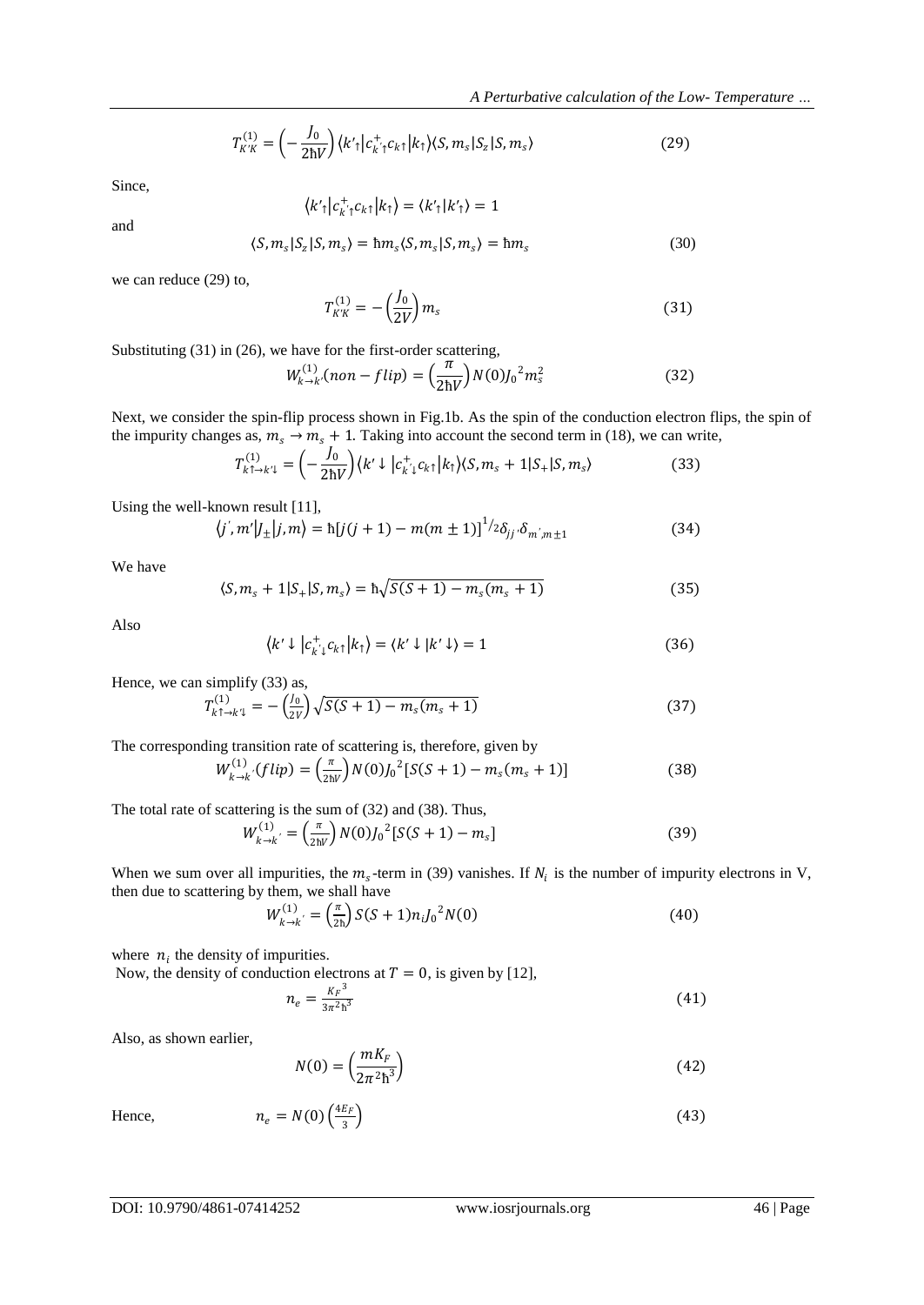Writing the fractional concentration of impurities as

$$
c = \frac{n_i}{n_e} \tag{44}
$$

we can now, because of (43), rewrite (40) as

$$
W_{k \to k'}^{(1)} = \left(\frac{2\pi c E_F}{3h}\right) S(S+1) (J_0 N(0))^2
$$
 (45)

The resistivity  $\rho$  is given by the well-known relation [12],

$$
\rho = \left(\frac{m}{e^2 n_e}\right) W_{k \to k'} \tag{46}
$$

Because of (45), it is clear from (46), that the resistivity is temperature independent in the first-order perturbation calculation. Hence Kondo effect cannot be a first-order effect.

## **(B) Second-Order Scattering Processes**

We now calculate the second order transition amplitude  $T_{K'K}^{(2)}$  in the expression for the scattering rate given in (26). This involves double scattering process as in the second Born approximation and hence we have,

$$
T_{K'K}^{(2)} = \sum_{q \neq k} \frac{\langle k'(\sigma_z); S, S_z | H_{exch} | q(\sigma_z); S, S_z \rangle \langle q(\sigma_z); S, S_z | H_{exch} | k(\sigma_z); S, S_z \rangle}{E_k - E_q}
$$
(47)

The relevant diagrams are shown in Fig.2.



**Figure 2:** Second order scattering processes: (a) and (b) for non-spin-flip and (c) and (d) for spin-flip scatterings.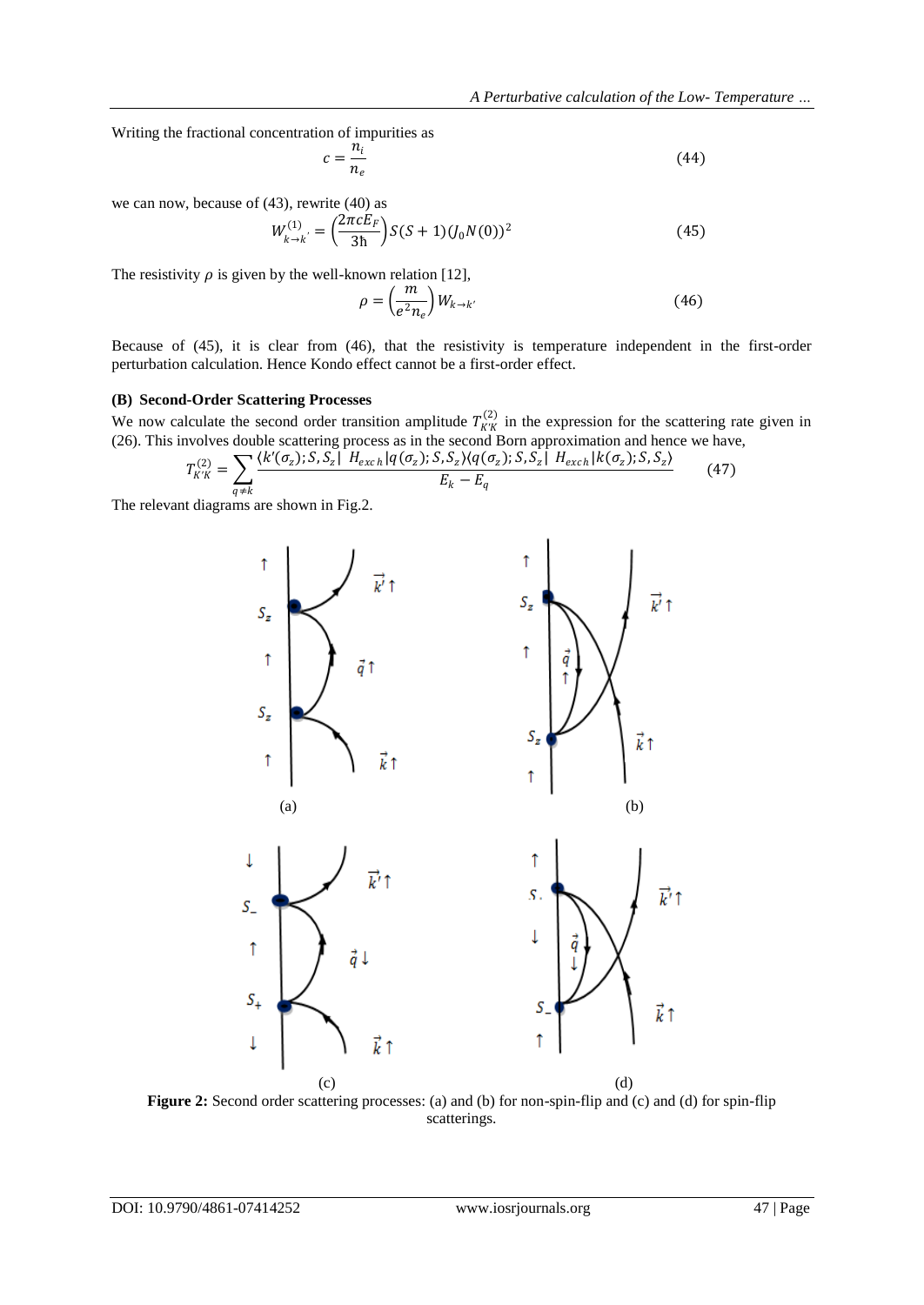We first calculate  $T_{K'K}^{(2)}$  for the non-spin-flip cases in (a) and (b) in Fig. 2. In Fig. (2a), the initial electron  $\vec{k} \uparrow$  gets scattered into an unoccupied intermediate state  $\vec{q}$   $\uparrow$ , and then finally into the state  $\vec{k'}$   $\uparrow$ .

We have to consider only the first term in  $H_{\text{exch}}$  given in (18). Again, since electrons are frmions, we must use the Fermi distribution function  $f_q$  while evaluating  $T^{(2)}_{K'K}$ . Now, we know that

 $f_q$  = Probability that the state q is occupied.

And  $(1 - f_q)$  = probability that the state q is unoccupied.

Taking analogy from (29) and (30), we have from (47),

$$
T_{K'K}^{(2)}(non-flip) = \left(-\frac{J_0}{2\hbar V}\right)^2 \sum_{q} |\langle S, m_s | S_z | S, m_s \rangle|^2 \frac{(1 - f_q)}{E_k - E_q}
$$

$$
= \left(-\frac{J_0}{2\hbar V}\right)^2 (\hbar m_s)^2 \sum_{q} \frac{(1 - f_q)}{E_k - E_q}
$$
(48)

We have multiplied by the factor  $(1 - f_a)$  to emphasized that the state  $\vec{q}$   $\uparrow$ , is unoccupied. Defining

$$
p(k) = \frac{1}{V} \sum_{q} \frac{1 - f_q}{E_k - E_q}
$$
(49)

We rewrite (48) as,

$$
T_{K'K}^{(2)}(non-flip) = \left(-\frac{J_0 m_s}{2}\right)^2 \left(\frac{p(k)}{V}\right)
$$
 (50)

Fig.(2b) corresponds to the case where the intermediate state  $\vec{q}$  is occupied. The transition amplitude, in this case is the same as in (50), except that  $p(k)$  must be replaced by

$$
h(k) = \frac{1}{V} \sum_{q} \frac{f_q}{E_k - E_q} \tag{51}
$$

Hence, for Fig. (2b), we have

$$
T_{K'K}^{(2)}(non-flip) = -\left(\frac{J_0 m_s}{2}\right)^2 \left(\frac{h(k)}{V}\right)
$$
 (52)

The total transition amplitude is the sum of (50) and (52), and is given by

$$
T_{non-flip}^{(2)}\left(\vec{k}\uparrow\to\vec{k'}\uparrow\right) = \left(-\frac{J_0 m_s}{2V}\right)^2 \sum_q \left(\frac{1}{E_k - E_q}\right) \tag{53}
$$

In (53), the Fermi-distribution functions get cancelled. Thus, the transition amplitude given by (53) is independent of temperature and hence the resulting resistivity. We, therefore, conclude that the second-order scattering involving no-spin-flip process cannot give rise to Kondo effect.

To get temperature-dependent resistivity, it is necessary to consider the scattering processes in Fig.(2(c) and (2d)), where spin-flip occurs in the intermediate state for both the conduction and the impurity electrons. In this spin-flip case, the second and the third terms in (18) will contribute. Substituting these in (47) and referring to Fig. (2c), we have

$$
T_{K'K}^{(2)} = \left(-\frac{J_0}{2\hbar V}\right)^2 \sum_{q} \langle S, m_s | S_- | S, m_s + 1 \rangle \langle S, m_s + 1 | S_+ | S, m_s \rangle \times \left(\frac{1 - f_q}{E_k - E_q}\right) \tag{54}
$$

But  $\langle S, m_s | S_- | S, m_s + 1 \rangle = \langle S, m_s + 1 | S_+ | S, m_s \rangle^*$ Using this result in (54), we obtain

$$
T_{K'K}^{(2)} = \left(\frac{J_0}{2\hbar V}\right)^2 \sum_{q} |\langle S, m_s + 1|S_+|S, m_s \rangle|^2 \left(\frac{1 - f_q}{E_k - E_q}\right)
$$
(55)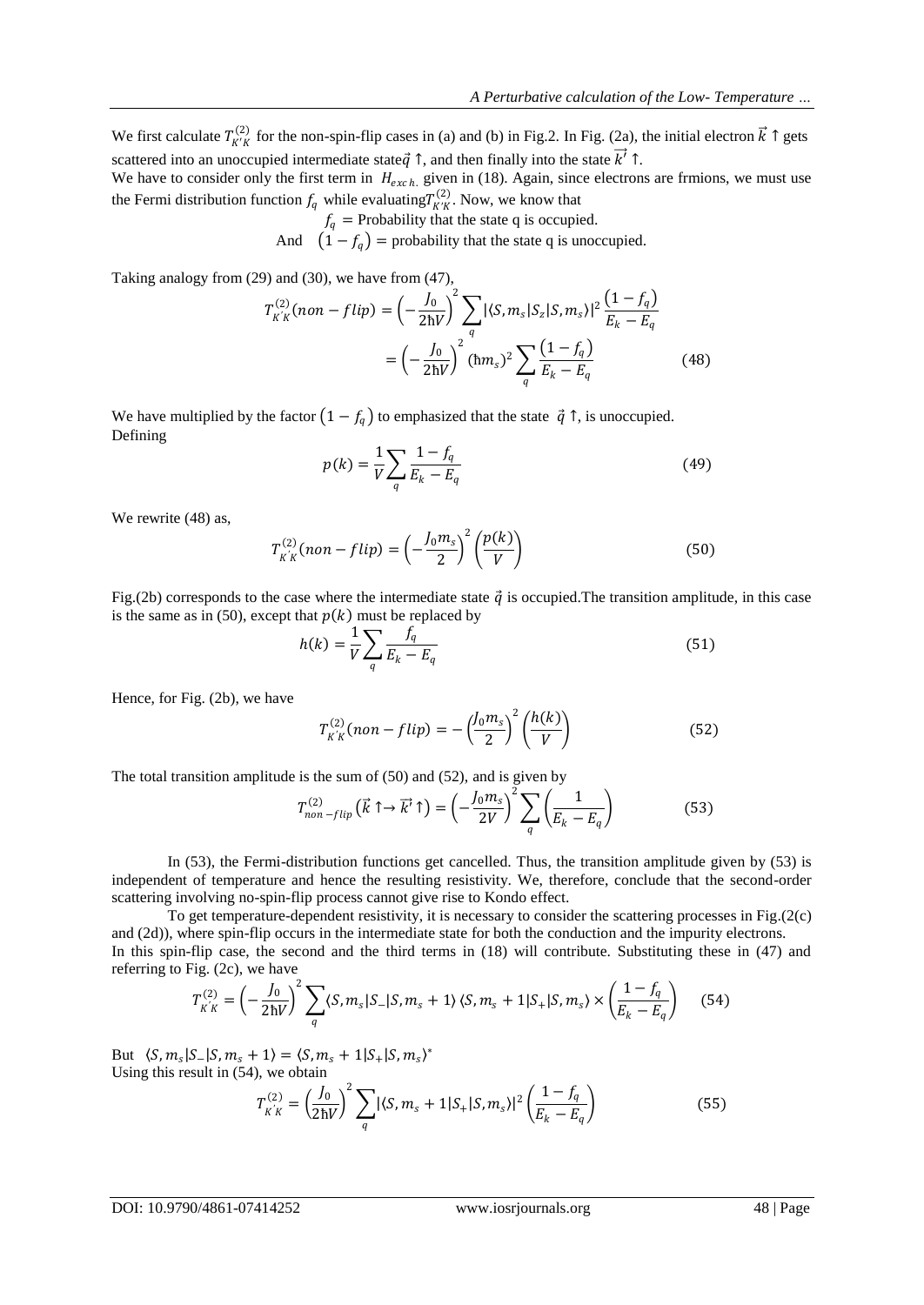Making use of (34) and (49) in (55), we then get

$$
T_{K'K}^{(2)} = \left(\frac{J_0}{2}\right)^2 \left(\frac{1}{V}\right) [S(S+1) - m_s(m_s+1)] p(k)
$$
\n(56)

In the same way the contribution from Fig.(2d) will be given by

$$
T_{K'K}^{(2)} = \left(\frac{J_0}{2}\right)^2 \left(\frac{1}{V}\right) [S(S+1) - m_s(m_s - 1)] h(k)
$$
 (57)

where  $h(k)$  is given by (51). We rewrite (57) as

$$
T_{K/K}^{(2)} = \left(\frac{J_0}{2}\right)^2 \left(\frac{1}{V}\right) \left[S(S+1) - m_s(m_s+1) + 2m_s\right] h(k)
$$
 (58)

The total contribution from the two spin-flip processes is given by the sum of (56) and (58). We thus get,

$$
T_{flip}^{(2)}\left(\vec{k}\uparrow\to\overrightarrow{k'}\uparrow\right) = \left(\frac{J_0}{2}\right)^2 \left(\frac{1}{V}\right) \left[2m_s h(k) + \left\{S(S+1) - m_s(m_s+1)\right\} \times \left(p(k) + h(k)\right)\right] \tag{59}
$$

In (59), the second term involving  $(p(k) + h(k))$  will be temperature-independent and hence it will be ignored. However, the first term in (59) containing h (k) will be temperature-dependent. Retaining this term, we have,

$$
T_{flip}^{(2)}\left(\vec{k}\uparrow\rightarrow\vec{k'}\uparrow\right) = \left(\frac{J_0}{2}\right)^2 \left(\frac{1}{V}\right) \left(2m_s h(k)\right) = \left(\frac{J_0^2 m_s}{2V}\right) h(k) \tag{60}
$$

To calculate  $h(k)$  in (60), we convert the summation over q into an integral and we write,

$$
h(k) = \frac{1}{V} \int_{0}^{k_F} \frac{(4\pi q^2 dq)V}{(2\pi\hbar)^3} \left(\frac{1}{\frac{k^2}{2m} - \frac{q^2}{2m}}\right)
$$
(61)

where we have used the fact that  $f_q = 1$ , at T=0. Equ.(61) can be expressed in terms of  $N(0)$  as,

$$
h(k) = \frac{2N(0)}{k_F} \int_0^{k_F} \left(\frac{q^2}{k^2 - q^2}\right) dq
$$
 (62)

The integral in (62) can be evaluated as,

$$
\int_0^{k_F} \left(\frac{q^2}{k^2 - q^2}\right) dq = -\int_0^{k_F} dq + \frac{k}{2} \int_0^{k_F} \left(\frac{1}{k+q} + \frac{1}{k-q}\right) dq
$$
  
=  $-k_F - \frac{k}{2} ln \left| \frac{k-k_F}{k+k_F} \right|$  (63)

Now, for  $T \neq 0$ , but  $T \ll T_F$ , the range of k-values for the thermally excited electrons is determined by,  $\frac{k^2}{2}$  $\frac{k^2}{2m} - \frac{k_F^2}{2m}$  $\frac{k_F}{2m}$   $\approx k_B T$  ( $k_B$  is the Boltzmann constant)

This gives,

$$
|k-k_F|(k+k_F)\approx 2mk_BT
$$

and hence,

$$
\left| \frac{k - k_F}{k + k_F} \right| \approx \frac{mk_B T}{2k_F^2} = \frac{mk_B T}{4mE_F} = \frac{1}{4} \left( \frac{T}{T_F} \right)
$$
(64)

where we have used the results,

$$
k_F^2 = 2mE_F \quad \text{and } E_F = k_B T_F
$$

Substituting (64) in (63), we obtain

$$
\int_0^{k_F} \left(\frac{q^2}{k^2 - q^2}\right) dq = -k_F - \frac{k}{2} \left[ \ln\left(\frac{1}{4}\right) + \ln\left(\frac{T}{T_F}\right) \right]
$$

Writing  $k \approx k_F$  and ignoring the constant terms, and then substituting the result in (62), we get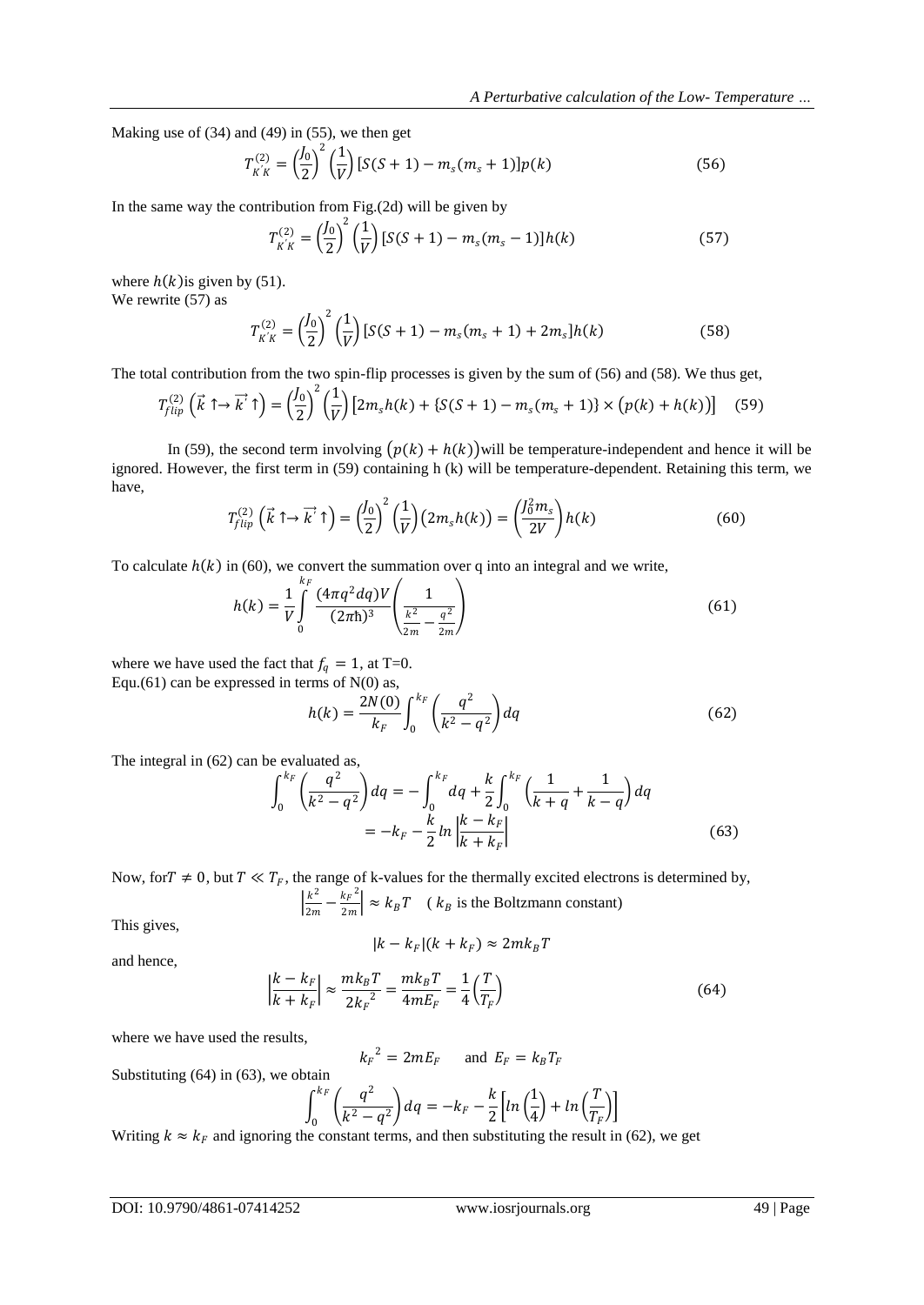$$
h(k) = N(0)ln\left(\frac{T_F}{T}\right)
$$
\n(65)

Using  $(65)$  in  $(60)$ , we have

$$
T_{flip}^{(2)}\left(\vec{k}\uparrow\rightarrow\vec{k'}\uparrow\right) = \left(\frac{J_0^2m_s}{2V}\right)N(0)ln\left(\frac{T_F}{T}\right) \tag{66}
$$

To get the total transition amplitude, we have to add  $T^{(1)}(\vec{k} \uparrow \rightarrow \vec{k'})$  given by (31) to (66). We arrive at the result,

$$
T\left(\vec{k}\uparrow\to\overrightarrow{k}\uparrow\right) = \left(-\frac{m_s}{2V}\right)J_0\left[1 - J_0N(0)ln\left(\frac{T_F}{T}\right)\right]
$$
\n(67)

If we compare (67) with (31), we see that in the second-order corrections, we should replace  $J_0$  by the temperature-dependant term, as follows,

$$
J_0 \Longrightarrow J_0 \left[ 1 - J_0 N(0) \ln \left( \frac{T_F}{T} \right) \right]
$$

Using this replacement in (45), we then get,

$$
W_{k \to k'} = \left(\frac{2\pi E_F}{3h}\right) c S(S+1) N(0)^2 J_0^2 \left[1 - 2J_0 N(0) \ln\left(\frac{T_F}{T}\right)\right]
$$
(68)

In writing (68), we have retained terms up to third power in  $J_0$ .

To compare our results with experiments, it will be convenient to rewrite (68) as,

$$
W_{k \to k'} = W(0) \left[ c - 2c J_0 N(0) \ln \left( \frac{T_F}{T} \right) \right]
$$
 (69)

Where  $W(0) = \left(\frac{2\pi E_F}{R}\right)^n$  $\frac{\pi E_F}{3h}$  S(S + 1)N<sub>0</sub><sup>2</sup>l<sub>0</sub><sup>2</sup> is clearly independent of temperature and impurity concentration, and hence a constant for a given host metal.

Using the expressions for  $\rho$  given by (46), we have,

$$
\frac{\rho_{\text{imp}}(T)}{\rho(0)} = c - 2J_0 N(0)c \ln\left(\frac{T_F}{T}\right)
$$
\n(70)

Ignoring the first term in (70), we have the following expression for the variation of  $\rho_{\rm imp}$  (T) with temperature and concentration of impurities.

$$
\frac{\rho_{\text{imp}}(T)}{\rho(0)} = -2J_0 N(0)c \ln\left(\frac{T_F}{T}\right)
$$
\n(71)

At very low temperatures, there is also a contribution to  $\rho(T)$ , due to only electron –phonon scattering. This is given by [12],

$$
\frac{\rho_{\rm ph}(T)}{\rho(0)} = aT^5 \tag{72}
$$

The sum of (71) and (72) gives the total resistivity of a host metal containing magnetic impurities. Thus we have

$$
\frac{\rho(T)}{\rho(0)} = aT^5 - 2J_0 N(0)c \ln\left(\frac{T_F}{T}\right)
$$
\n(73)

It is the quantity given by (73) which is measured experimentally. For comparison with experiment, we note that the second term in (73) is positive since  $J_0$  is negative for anti-ferromagnetic coupling of spins. We now consider the following representative values of the parameters in (73), taken from [13],

$$
N(0) \approx n_e \approx 10^{22} m^{-3}
$$
  
|J<sub>0</sub>| \approx 0.02ev = 3.2 × 10<sup>-21</sup>J (74)

$$
1_{\rm F} \approx 10^{\circ} \rm K
$$
  

$$
a \approx 10^{-10} \rm k^{-5}
$$

 $\mathbf{z} \cdot \mathbf{z}$ 

Using (74) in (73) and taking two values of c corresponding to 0.05% and 0.1% impurity, we present the theoretical results in Fig.3.

The corresponding experimental results for Cu with Fe impurities are shown in Fig.4.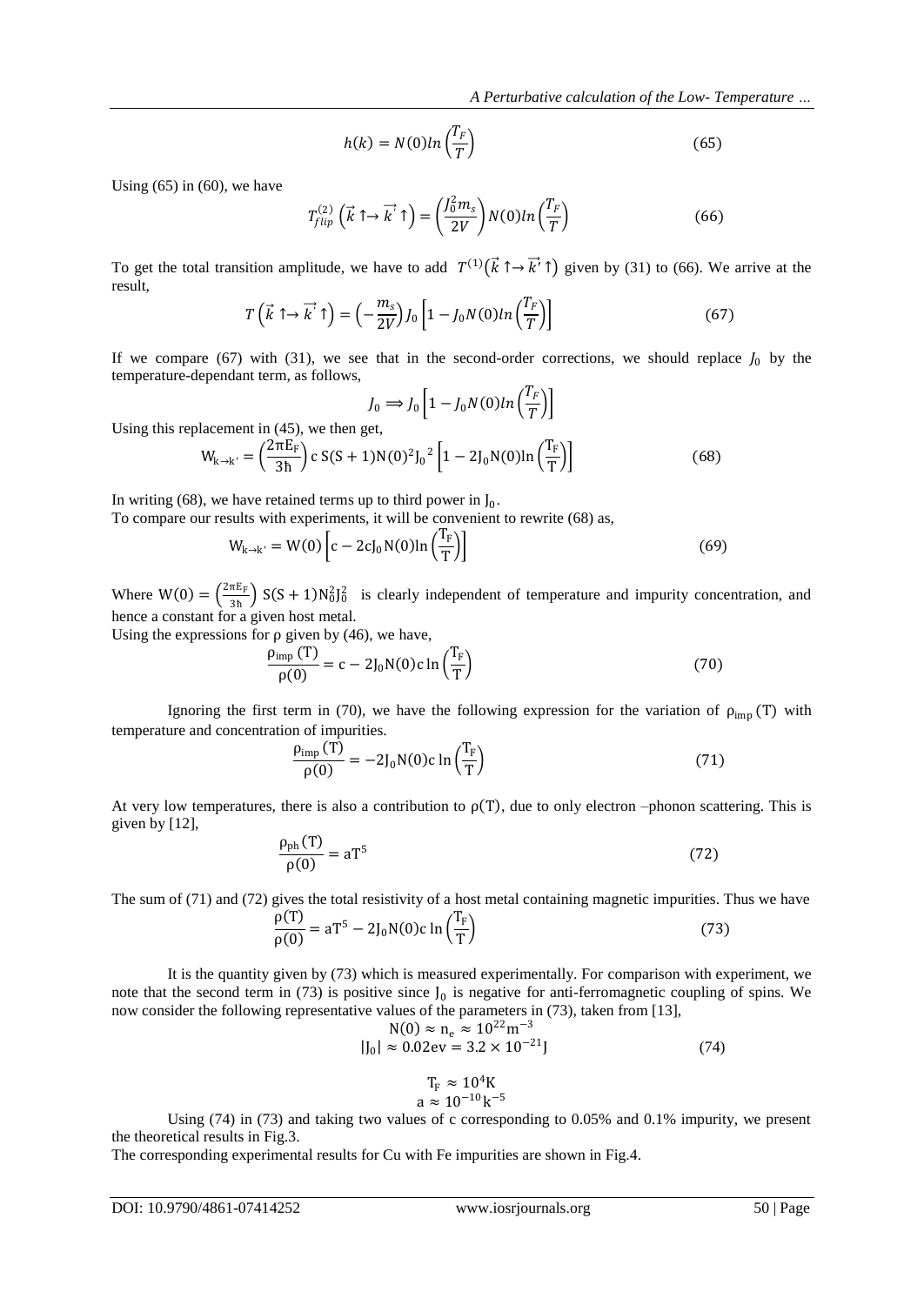

**Figure 3:** Temperature variation of resistivity,  $\frac{\rho(T)}{\rho(0)}$ , showing clearly the appearance of resistivity minimum.



**Figure 4:** Resistances at low temperatures for Cu with 0.05%, 0.1% and 0.2% of Fe impurities.